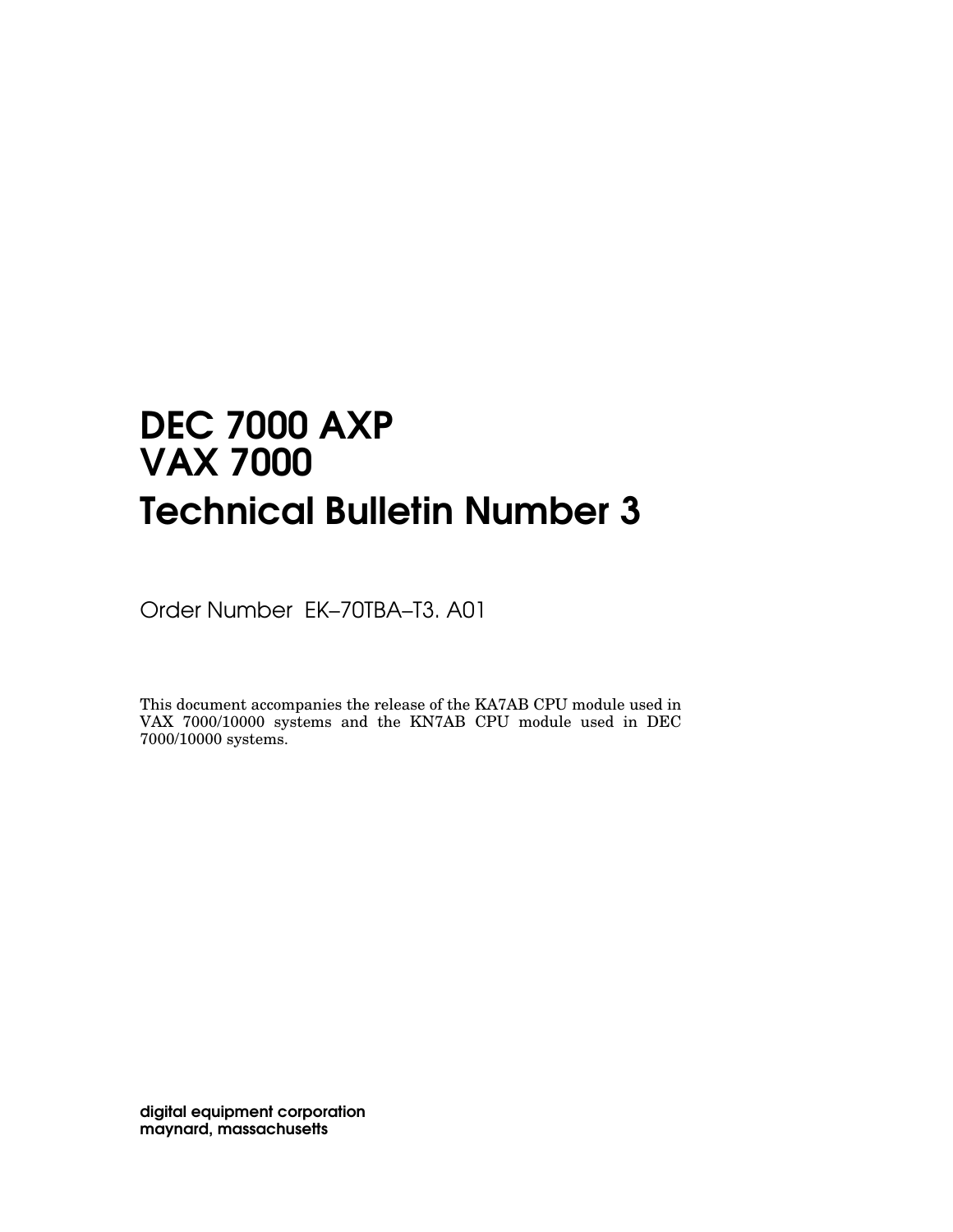#### **First Printing, June 1994**

The information in this document is subject to change without notice and should not be construed as a commitment by Digital Equipment Corporation.

Digital Equipment Corporation assumes no responsibility for any errors that may appear in this document.

The software, if any, described in this document is furnished under a license and may be used or copied only in accordance with the terms of such license. No responsibility is assumed for the use or reliability of software or equipment that is not supplied by Digital Equipment Corporation or its affiliated companies.

Copyright © 1994 by Digital Equipment Corporation.

All Rights Reserved. Printed in U.S.A.

The following are trademarks of Digital Equipment Corporation:

| Alpha AXP         | <b>DECUS</b>  | VAXBI             |
|-------------------|---------------|-------------------|
| AXP               | <b>DWMVA</b>  | <b>VAXELN</b>     |
| DEC               | OpenVMS       | <b>VMScluster</b> |
| DECchip           | <b>ULTRIX</b> | <b>XMI</b>        |
| DEC LANcontroller | <b>UNIBUS</b> | The AXP logo      |
| <b>DECnet</b>     | VAX           | digital           |

OSF/1 is a registered trademark of the Open Software Foundation, Inc.

**FCC NOTICE:** The equipment described in this manual generates, uses, and may emit radio frequency energy. The equipment has been type tested and found to comply with the limits for a Class A computing device pursuant to Subpart J of Part 15 of FCC Rules, which are designed to provide reasonable protection against such radio frequency interference when operated in a commercial environment. Operation of this equipment in a residential area may cause interference, in which case the user at his own expense may be required to take measures to correct the interference.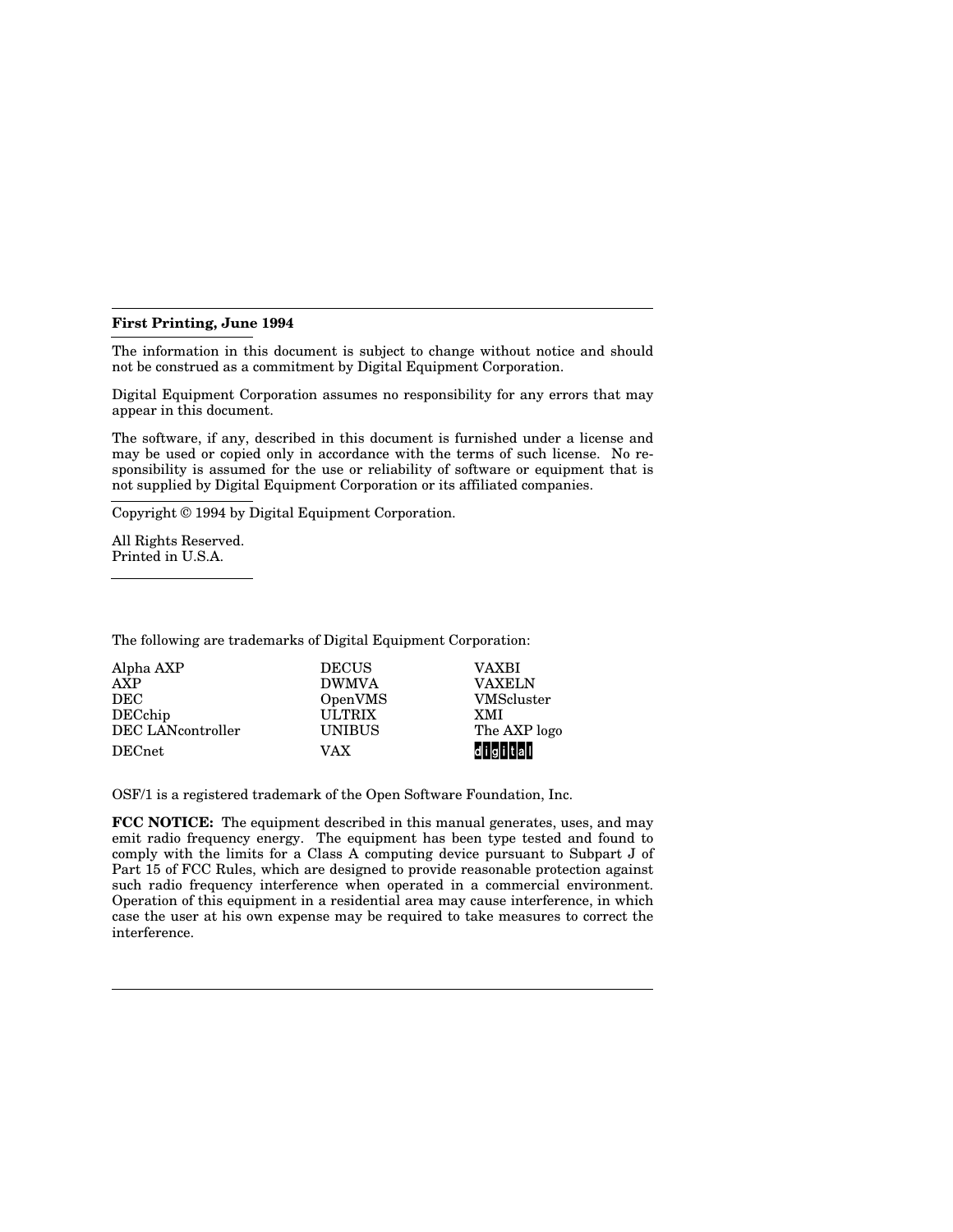# **Contents**

|--|--|

## Section 1 Installation

| 1.1 |  |
|-----|--|
| 1.2 |  |

## Section 2 User Information

| 2.1   |                                             |  |
|-------|---------------------------------------------|--|
| 2.1.1 |                                             |  |
| 2.2   |                                             |  |
|       |                                             |  |
|       |                                             |  |
|       | KN7AB Abox Control Register (ABOX CTL)  2-6 |  |
|       | KN7AB BIU Control Register (BIU_CTL)  2-8   |  |

## Section 3 Service Information

| 3.1 |  |
|-----|--|
| 3.2 |  |
| 3.3 |  |

## Examples

| $2 - 1$ |  |  |
|---------|--|--|
|         |  |  |

## Figures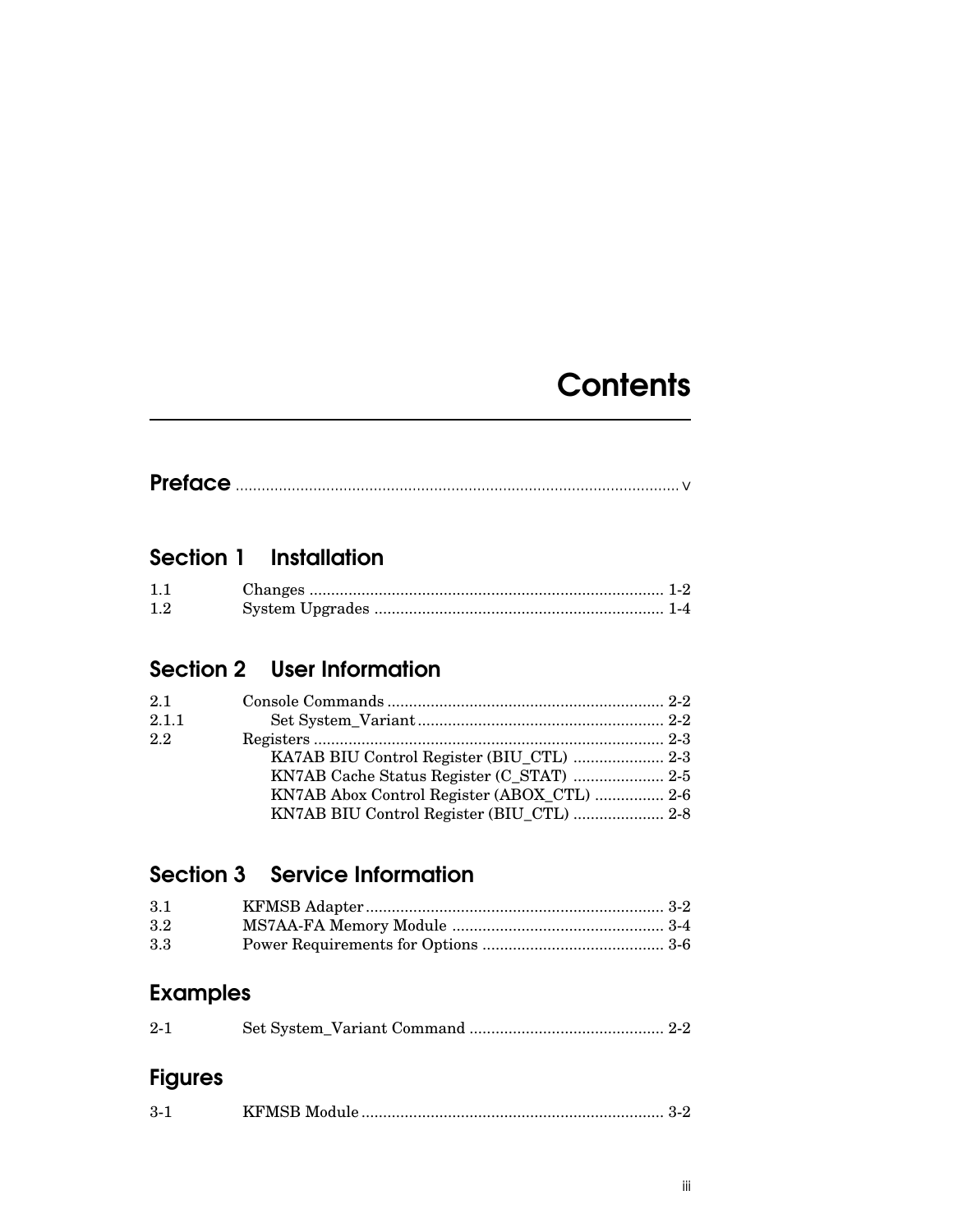| $3 - 2$ | MS7AA-FA 2- Gbyte Memory Showing J Connectors for |
|---------|---------------------------------------------------|
|         |                                                   |

## Tables

| $2 - 1$ | KA7AB BIU CTL Register Bit Definitions, Revised  2-4 |  |
|---------|------------------------------------------------------|--|
| $2 - 2$ | KN7AB C STAT IPR Bit Definitions, Revised 2-5        |  |
| $2 - 3$ | KN7AB ABOX CTL IPR Bit Definitions, Revised  2-7     |  |
| $2 - 4$ | KN7AB BIU CTL IPR Bit Definitions, Revised  2- 9     |  |
| $3 - 1$ |                                                      |  |
| $3 - 2$ |                                                      |  |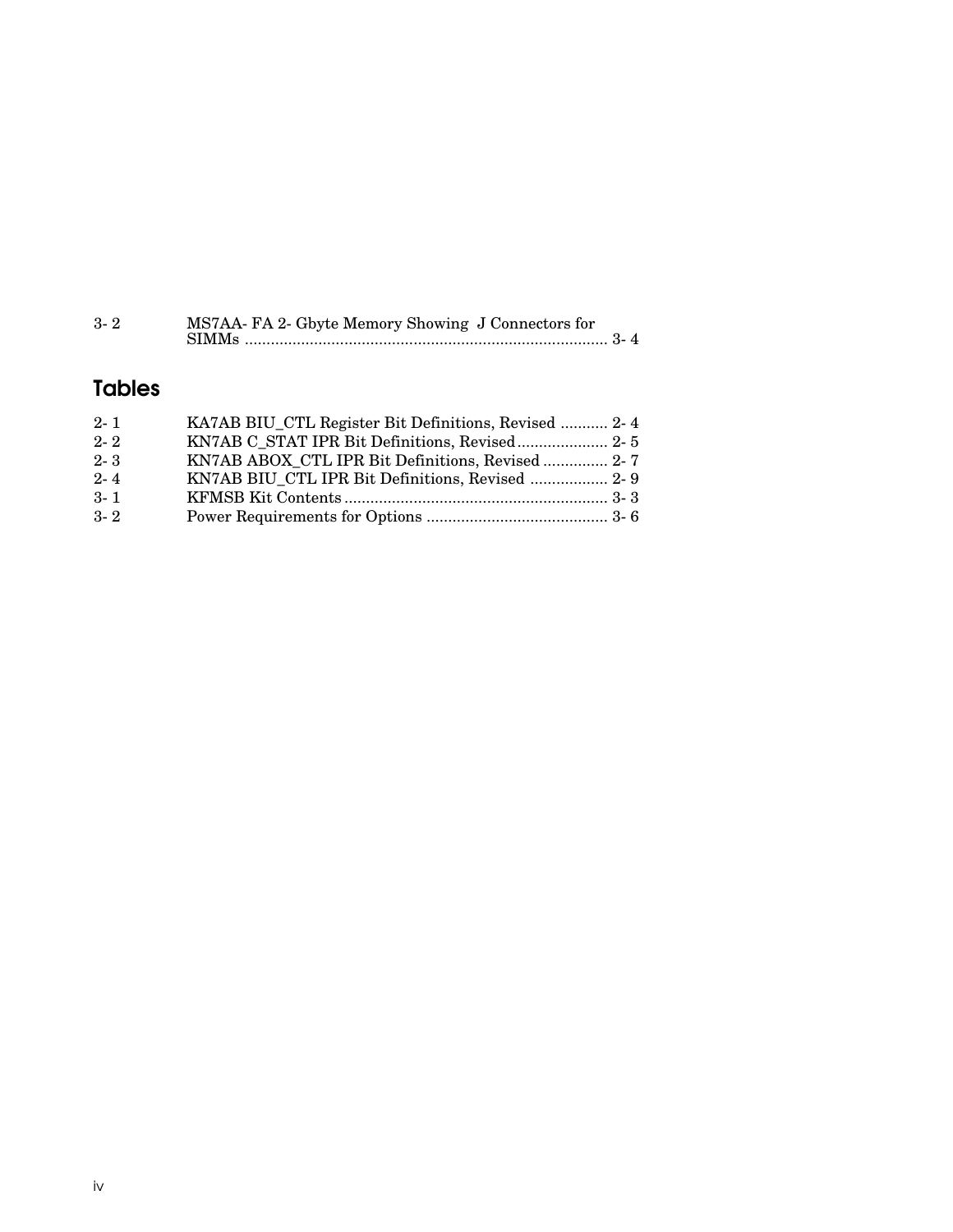## **Preface**

### Intended Audience

This document is written for system managers and service engineers.

## Document Purpose

This technical bulletin provides information to update the DEC 7000/10000 and VAX 7000/10000 documentation set. Since the original documentation set was published, we have issued two other Technical Bulletins, which are a part of the documentation set:

- *DEC 7000/10000 AXP Technical Bulletin Number 1*—EK–70TBA–T1
- *DEC 7000/10000 AXP Technical Bulletin Number 2*—EK–70TBA–T2

This document accompanies the release of two new modules for this platform. They are:

- KA7AB CPU module for VAX 7000/10000 systems
- KN7AB CPU module for DEC 7000/10000 systems

The following options are also described in this document:

- KFMSB adapter module—Supports DSSI buses on DEC 7000/10000 systems
- MS7AA-FA memory module—A 2-gigabyte memory module; supported on both VAX and DEC 7000/10000 systems.

Chapter 3 also provides the power requirements for newly supported options, used to determine when a second power regulator is needed.

*If you have an Internet account, you may mail us your comments on VAX 7000/DEC 7000 hardware documentation. Please mail your comments, suggestions, and corrections to* **msbdoc@lando.enet.dec.com.** *We will reply to all comments. Digital values your input.*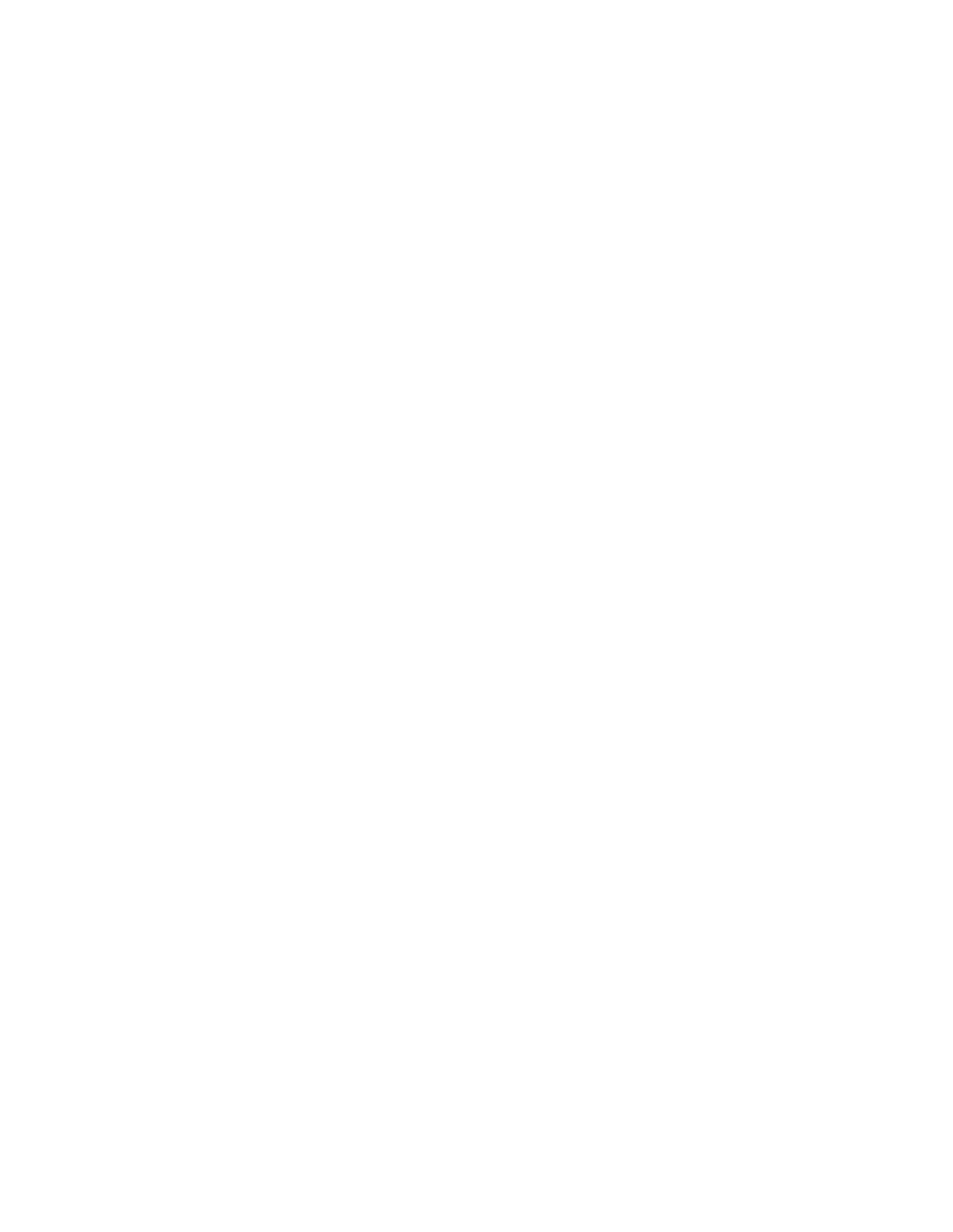# Section 1

# **Installation**

The KA7AB and KN7AB processor modules can be used to upgrade VAX 7000/10000 and DEC 7000/10000 systems. The KA7AB module is used to upgrade VAX systems with KA7AA modules, and the KN7AB module is used to upgrade DEC systems with KN7AA modules.

Sections include:

- Changes
- System Upgrades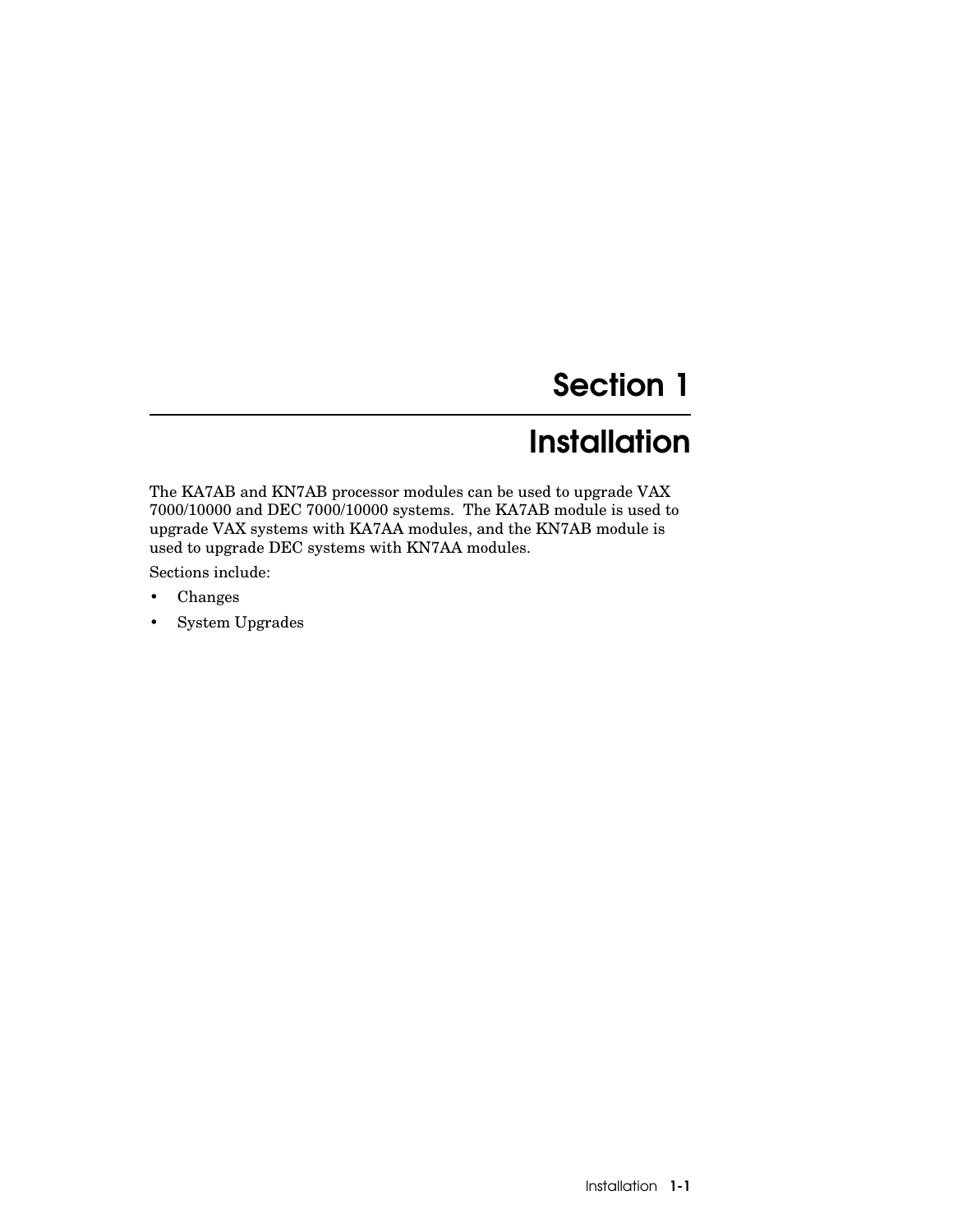### 1.1 Changes

**Alpha AXP systems are supported by OpenVMS AXP Version 6.1 and DEC OSF/1 Version 3.0. VAX systems are supported by Open-VMS VAX Version 6.1.**

#### **DEC Systems**

The DECchip 21064A CPU chip on the KN7AB module provides improved performance over the DECchip 21064 chip. The chip speed is 275 MHz. Other features of the CPU chip, which differ from DECchip 21064, are the following:

- Instruction cache increased from 8 Kbytes to 16 Kbytes
- Data cache increased from 8 Kbytes to 16 Kbytes
- Parity protected internal caches
- Improved branch prediction logic
- Improved floating-point divide pipeline
- Some bit changes in internal processor registers

With the release of the KFMSB module, DEC systems now support DSSI subsystems.

#### **VAX Systems**

The NV5 CPU chip on the KA7AB module provides improved performance over the NVAX and NVAX+ chips. The CPU chip is implemented in CMOS-5 technology. The NV5 chip speed is 137.5 MHz compared with 91 MHz for the NVAX+ chip.

One internal processor register has changed: the BIU Control Register.

Both DEC and VAX systems now support the 2-Gbyte memory module.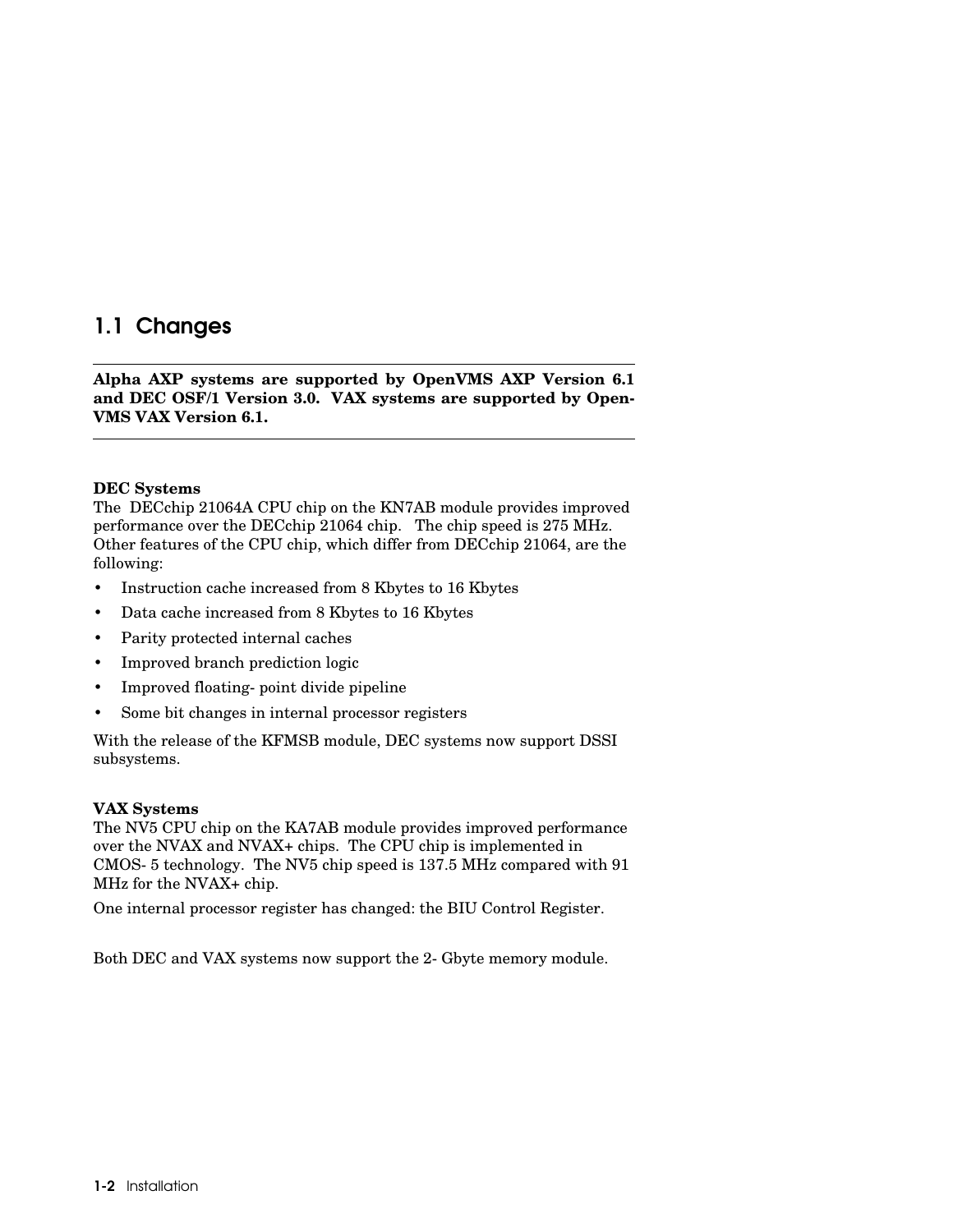#### **Console Revision Requirements**

KA7AB —V1.0 console release is required initially, until Version 3.5 is available, which provides support for both KA7AA and KA7AB modules.

KN7AB —V3.3 console release or later

- KFMSB —V3.2 or later for DEC 7000 systems with KN7AA modules V3.3 or later for DEC 7000 systems with KN7AB modules
- MS7AA-FA —V3.2 or later for DEC 7000 systems with KN7AA modules V3.3 or later for DEC 7000 systems with KN7AB modules V3.2 or later for VAX 7000 systems with KA7AA modules V1.0 or later for VAX 7000 systems with KA7AB modules

#### **Correction to LFU Booting on DEC 7000**

The Loadable Firmware Update (LFU) Utility is on the Alpha AXP Systems Firmware Update CD-ROM. To boot LFU from the InfoServer, enter the following command at the console prompt, supplying the version number for *nn*:

P00>>> boot exa0 -file AXP7000\_Vnn

LFU starts, displays a summary of its commands, and issues its prompt (Function?).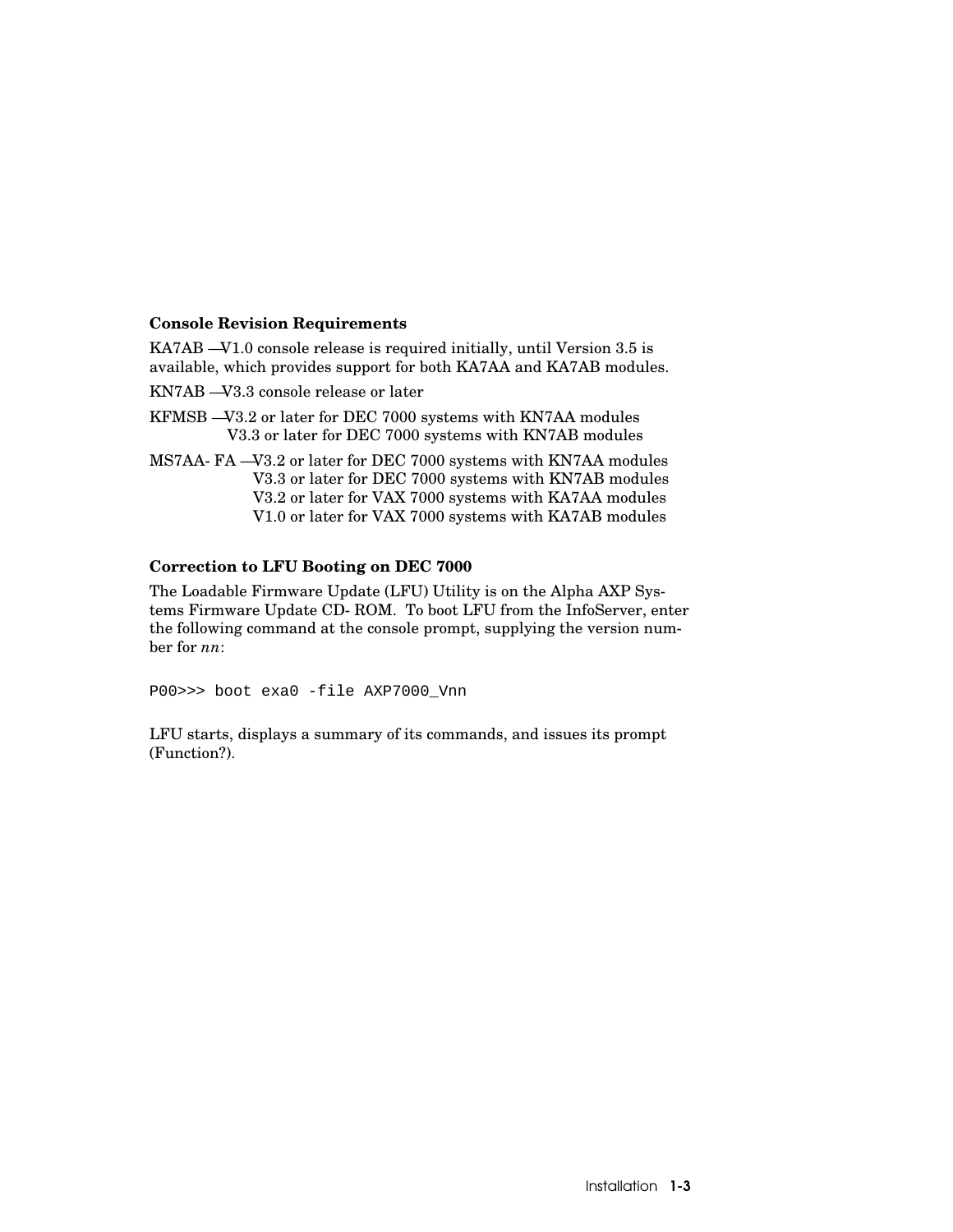### 1.2 System Upgrades

**Upgrades can be of various types. Modules must be returned when the upgrade replaces the current CPU modules.**

Upgrades can be of the following types:

- Upgrading from KA7AA modules to KA7AB modules
- Adding a KA7AB to an existing VAX system with KA7AB modules
- Upgrading from KN7AA modules to KN7AB modules
- Adding a KN7AB to an existing DEC system with KN7AB modules
- Upgrading from a VAX 7000 or 10000 system to a DEC 7000 or 10000 system.

Complete installation instructions are packaged with each CPU module.

*NOTE: The numbering scheme for the OpenVMS AXP operating system has changed to match the OpenVMS VAX numbering scheme. The revision level required to support these CPU modules is Version 6.1 for both VAX and DEC systems.*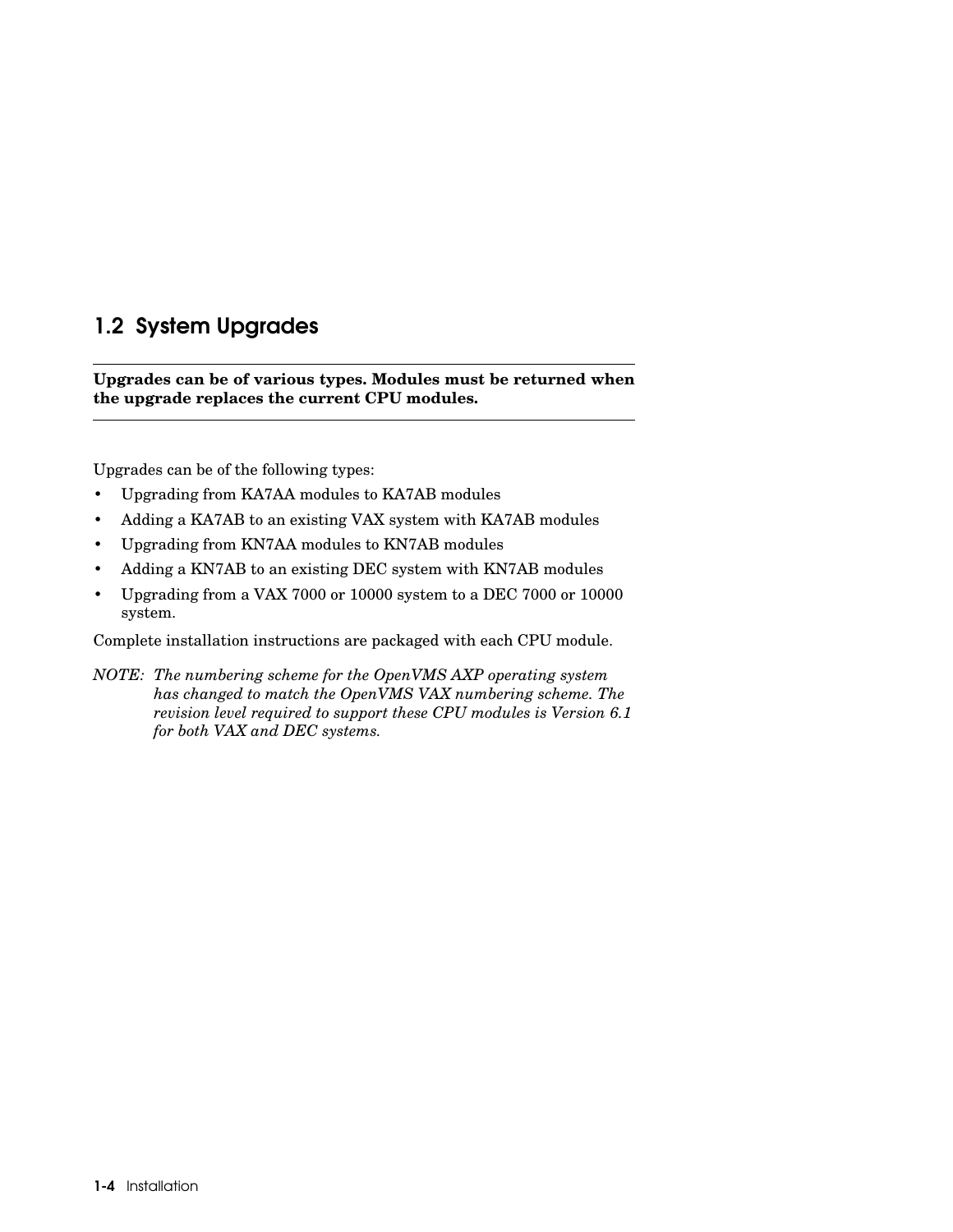# Section 2

# User Information

Changes to console commands:

• Set System\_Variant

Changes to registers:

- KA7AB BIU Control Register
- KN7AB Cache Status Register
- KN7AB Abox Control Register
- KN7AB BIU Control Register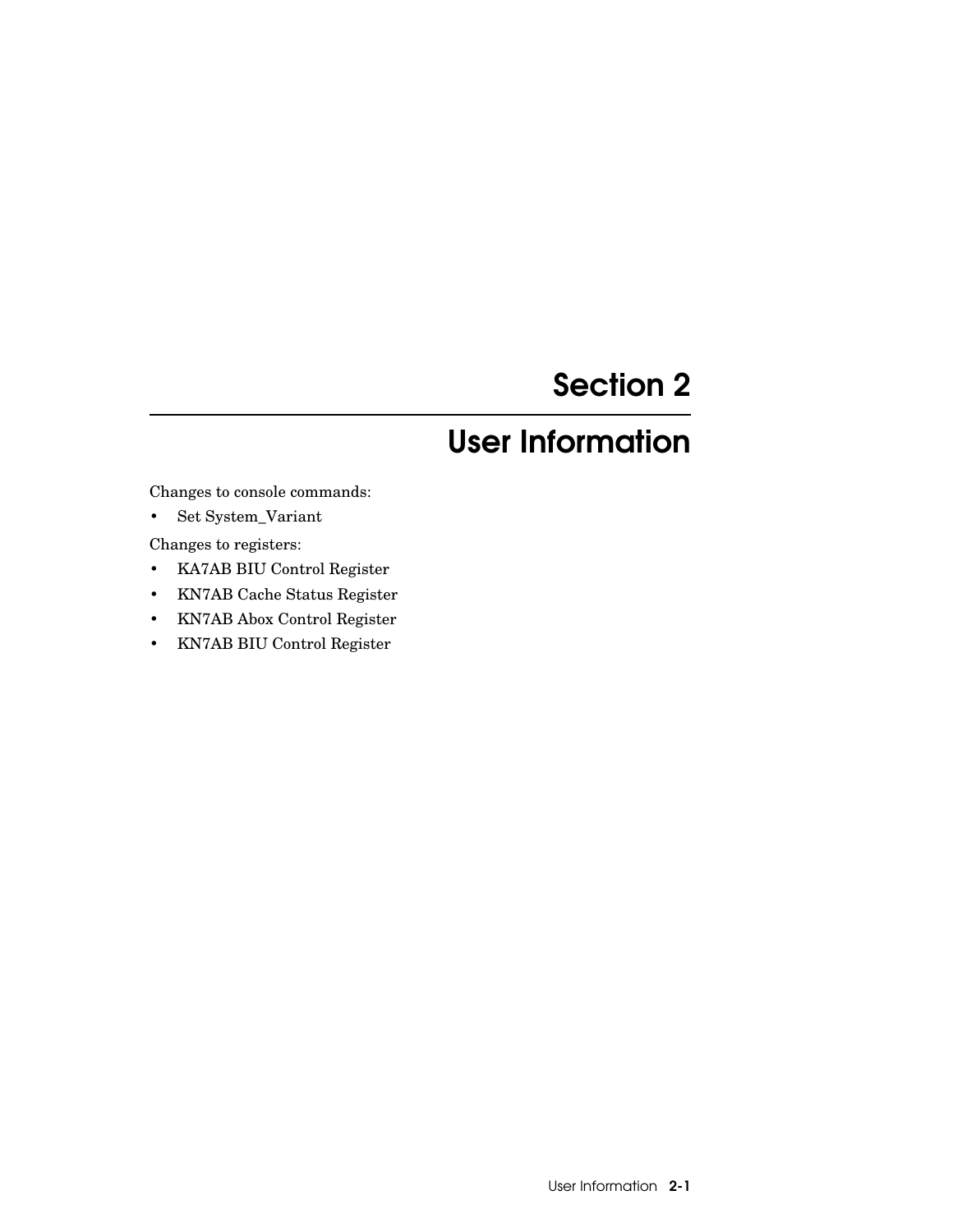### 2.1 Console Commands

#### 2.1.1 Set System\_Variant

**The default value for the system\_variant environment variable is 0. After issuing a build EEPROM command on a DEC or VAX 10000 system, you must set the system\_variant environment variable to a value of 1.**

#### Example 2-1 Set System\_Variant Command

```
P00>>> set system_variant 1 # Set system variant 
                                # to 1 for DEC 10000.
P00>>>
The set system_variant command syntax is:
```
**set[t] system\_variant<value>**

where **value** is one of the following:

- **0** for DEC 7000 and VAX 7000 systems (default)
- **1** for DEC 10000 and VAX 10000 systems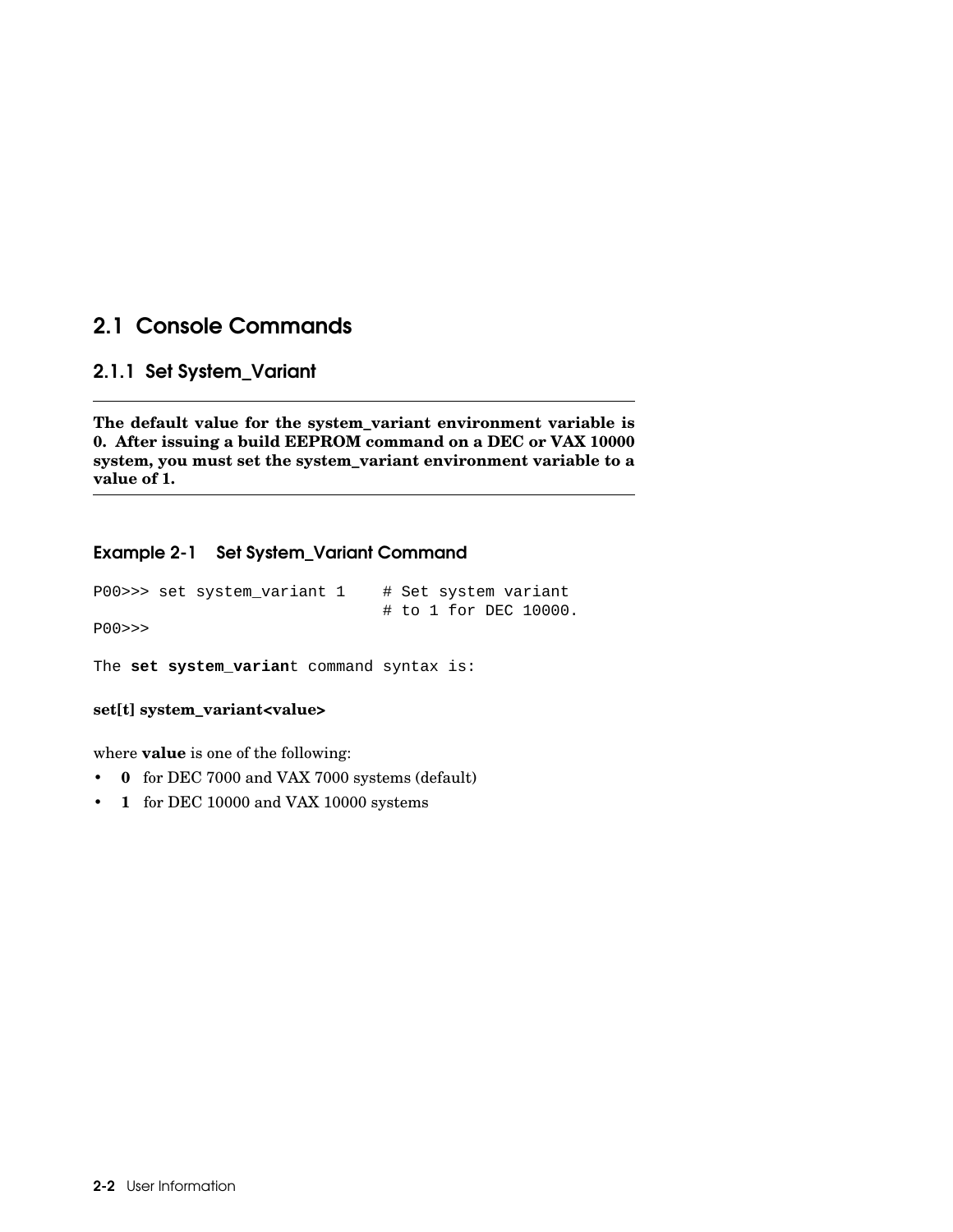### 2.2 Registers

**The following register information updates that given in the KA7AA and KN7AA CPU Technical Manuals. The registers described are on-chip registers.**

### KA7AB BIU Control Register (BIU\_CTL)

| <b>Address</b> | 00A0 |
|----------------|------|
| <b>Access</b>  | R/W  |

**The BIU\_CTL register controls certain operations and parameters related to the P-cache, B-cache, and I/O mapping. This register reads the complement of its contents.**

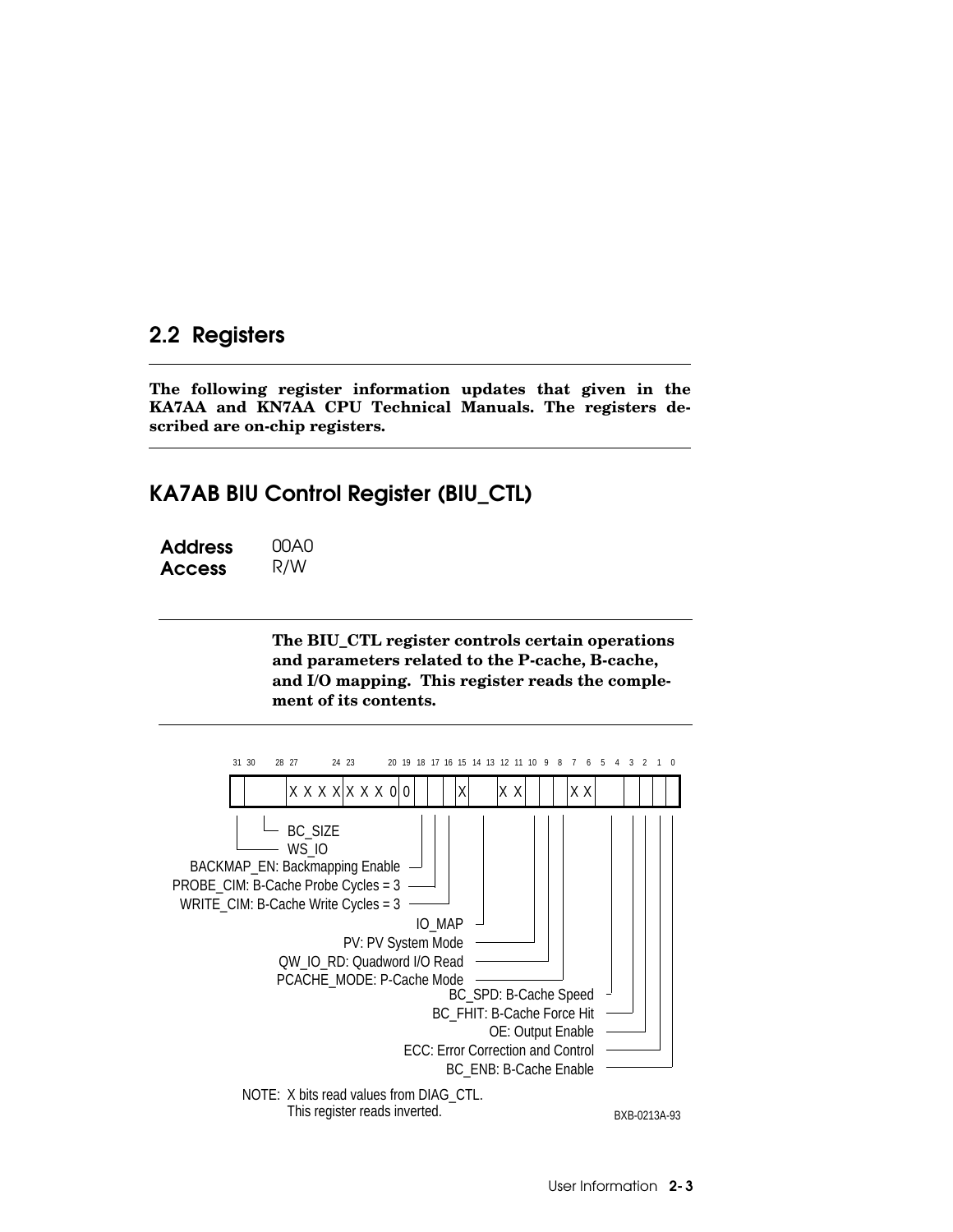| Name              | Bit(s) | <b>Type</b> | <b>Function</b>                                                                                                                                                                                                                                                                       |
|-------------------|--------|-------------|---------------------------------------------------------------------------------------------------------------------------------------------------------------------------------------------------------------------------------------------------------------------------------------|
| <b>BACKMAP EN</b> | <18>   | $R/W$ , 0   | <b>Backmap Enable.</b> Controls<br>whether internal IRead aborts,<br>which have been backmapped,<br>generate invalidates to the P-<br>cache. The console program sets<br>this bit to 1.                                                                                               |
| PROBE_CIM         | 17     | $R/W$ , 0   | <b>Probe Cache Cycle Injection</b><br><b>Mode.</b> Controls the number of<br>CPU cycles for all B- cache probes<br>when set. The console program<br>sets this bit to 1, which allows all<br>B- cache probe cycles to increase<br>from 2 to 3 CPU cycles.                              |
| WRITE_CIM         | <16    | $R/W$ , 0   | Write Cache Cycle Injection<br><b>Mode.</b> Controls the number of<br>CPU cycles for all B- cache writes<br>when set. The console program<br>sets this bit to 1, which increases<br>the assertion duration on the<br>$dataWE_h < 3:0$ and $tagCtWE_h$<br>pins from 2 to 3 CPU cycles. |

#### Table 2-1 KA7AB BIU\_CTL Register Bit Definitions, Revised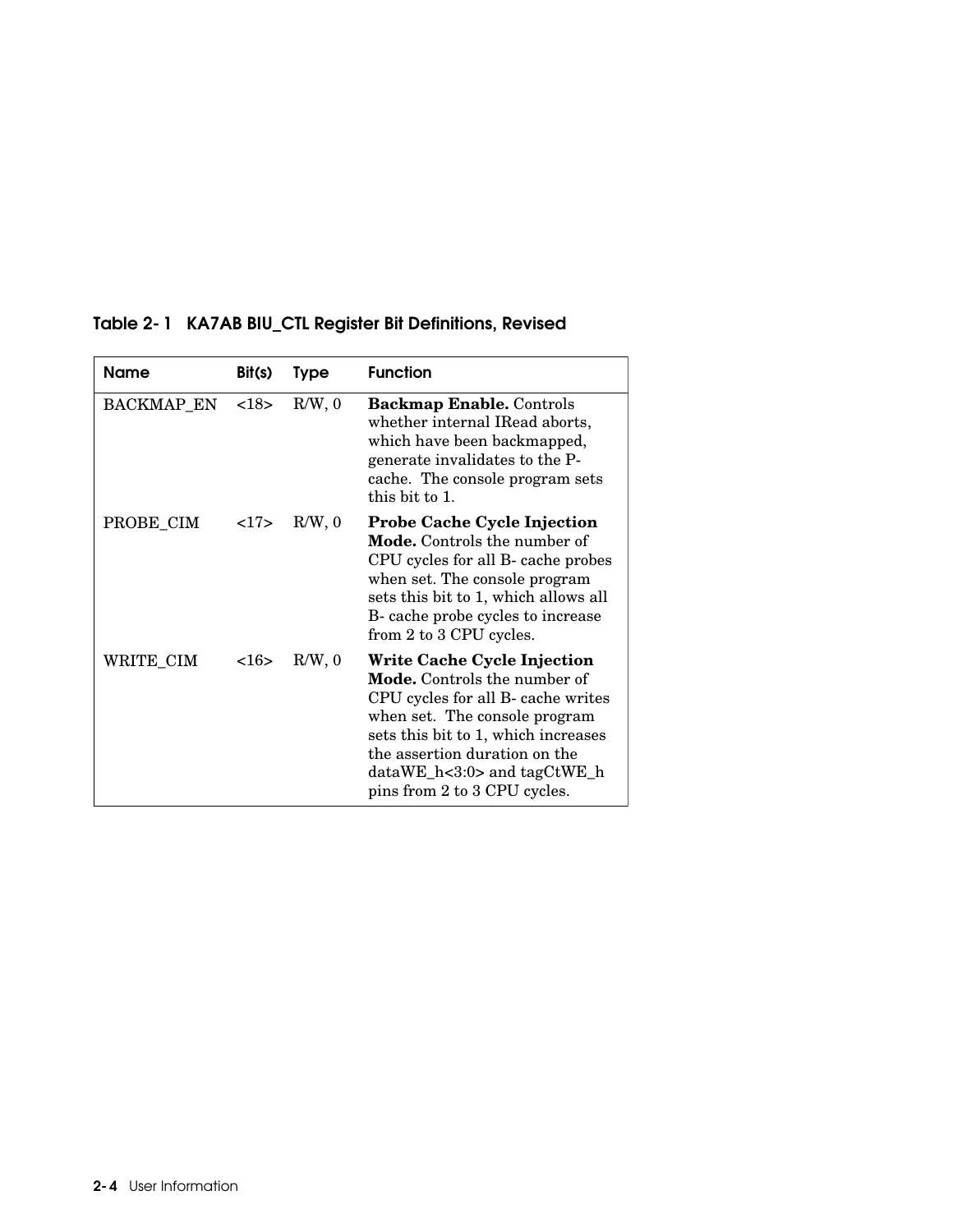## KN7AB Cache Status Register (C\_STAT)

Address Abox 12 Access R

> **This register was named D-Cache Status Register in the DECchip 21064 (EV4 chip).**



|  |  |  | Table 2-2 KN7AB C_STAT IPR Bit Definitions, Revised |  |
|--|--|--|-----------------------------------------------------|--|
|--|--|--|-----------------------------------------------------|--|

| Name    | Bit(s)                | <b>Type</b> | <b>Function</b>                                                                                             |
|---------|-----------------------|-------------|-------------------------------------------------------------------------------------------------------------|
| IC ERR  | $5>$                  | R           | <b>Instruction Cache Parity Error.</b> Set by<br>I-cache parity error. Cleared by read of this<br>register. |
| DC ERR  | <4>                   | R           | Data Cache Parity Error. Set by D- cache<br>parity error. Cleared by read of this regis-<br>ter.            |
| CHIP ID | $\langle 2:0 \rangle$ | R.          | Chip Identification. This field has a<br>value of 011 (bin).                                                |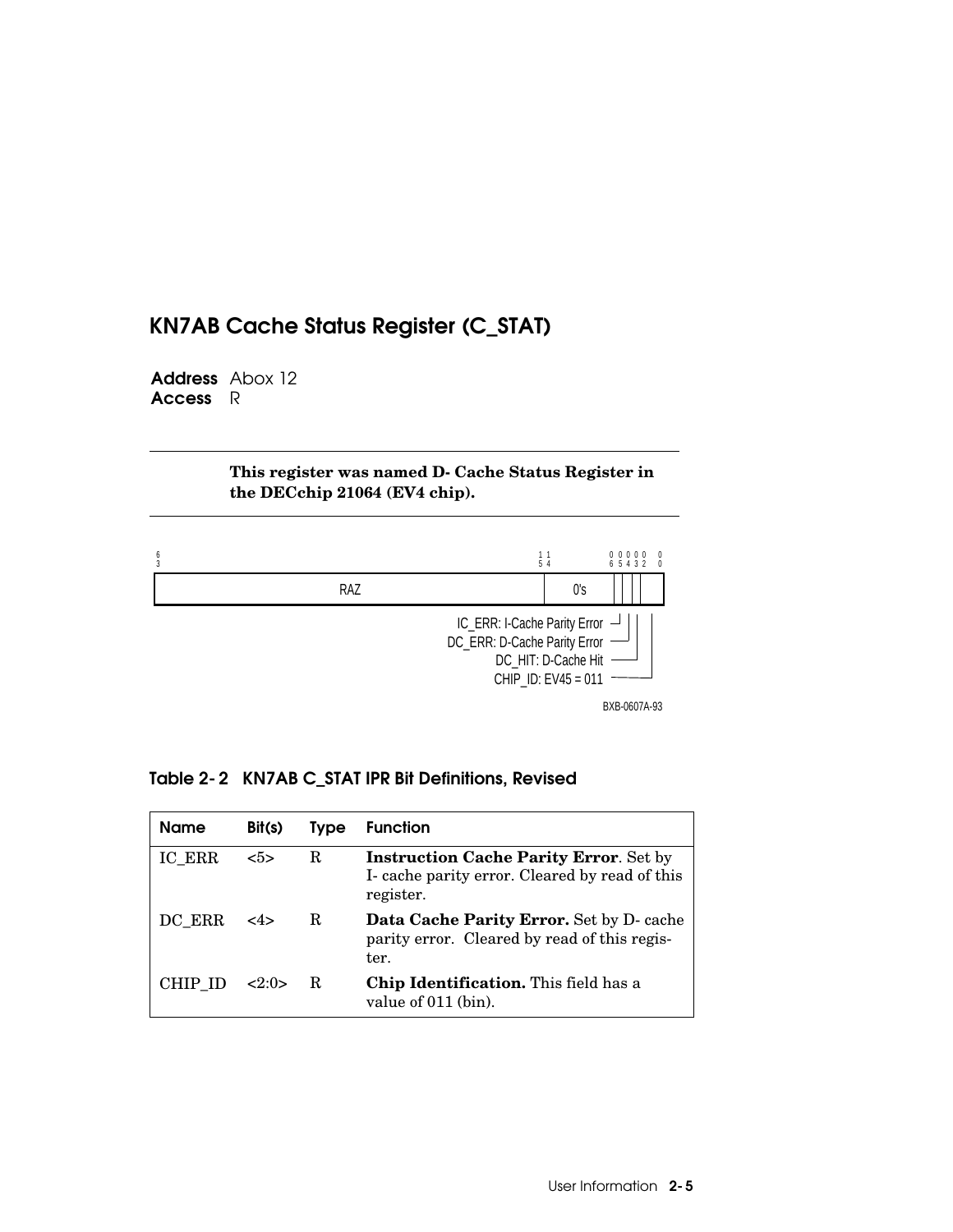### KN7AB Abox Control Register (ABOX\_CTL)

Index Access Abox 14 W

> **The ABOX\_CTL IPR controls the Abox functions. PALcode writes to this register at initialization and keeps an image of the register which appears in error log entries and is readable by the user. The console initializes the D-cache to 16 Kbytes.**

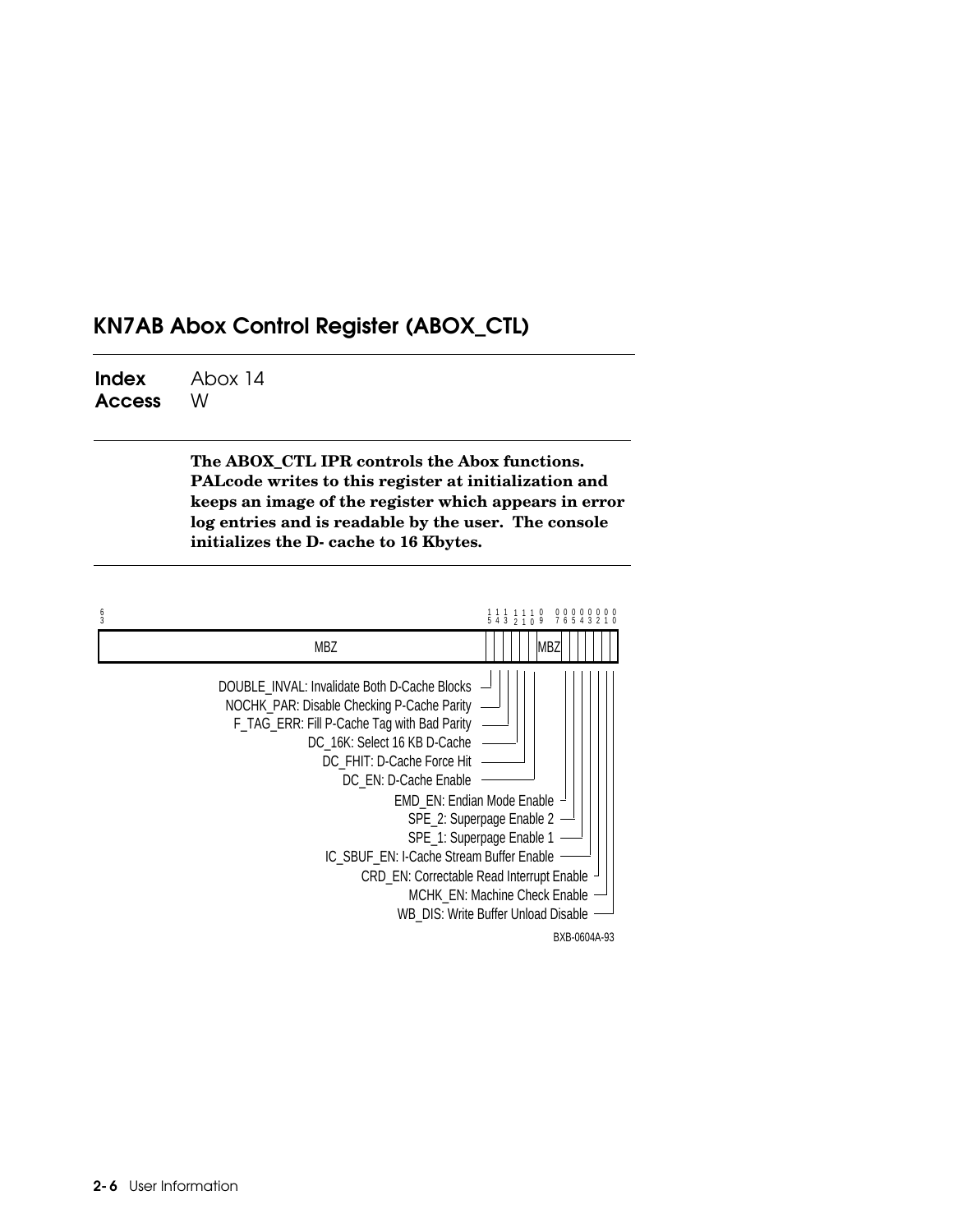| Name             | Bit(s)  | <b>Type</b> | <b>Function</b>                                                                                                                                                    |
|------------------|---------|-------------|--------------------------------------------------------------------------------------------------------------------------------------------------------------------|
| DOUBLE INVAL     | <15>    | W, 0        | Invalidate Both D- Cache<br><b>Blocks.</b> When set, dInvReq_h<0><br>assertions invalidate both D- cache<br>blocks addressed by iAdr h<12:5>.<br>Cleared by reset. |
| <b>NOCHK PAR</b> | <14>    | W, 0        | Disable Checking P- Cache Par-<br><b>ity.</b> Set to disable checking of pri-<br>mary cache parity. Cleared by re-<br>set.                                         |
| F TAG ERR        | <13>    | W, 0        | Fill P. Cache Tag with Bad Par-<br><b>ity.</b> Set to generate bad primary<br>cache tag parity on fills. Cleared by<br>reset.                                      |
| <b>DC 16K</b>    | $<$ 12> | W,0         | Select 16- Kbyte D- Cache. Set to<br>select 16- Kbyte D- cache. Clear to<br>select 8- Kbyte D- cache. Cleared by<br>reset.                                         |

#### Table 2-3 KN7AB ABOX\_CTL IPR Bit Definitions, Revised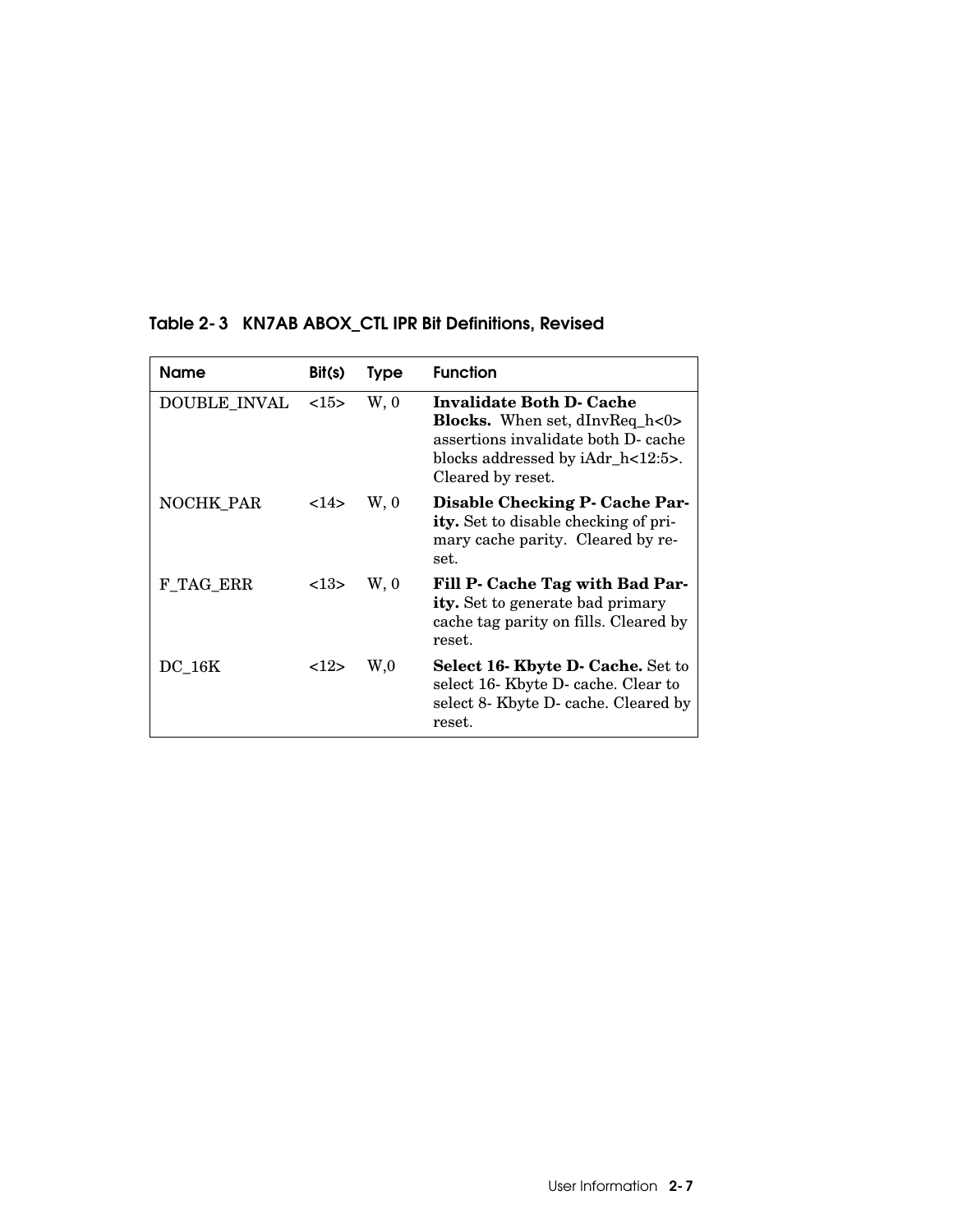### KN7AB BIU Control Register (BIU\_CTL)

Address Access Abox 18 W

> **The BIU\_CTL IPR is a write-only register that controls the operating parameters of the BIU interface and the B-cache. PALcode writes to this register at initialization and keeps an image of the register which appears in error log entries and is readable by the user.**

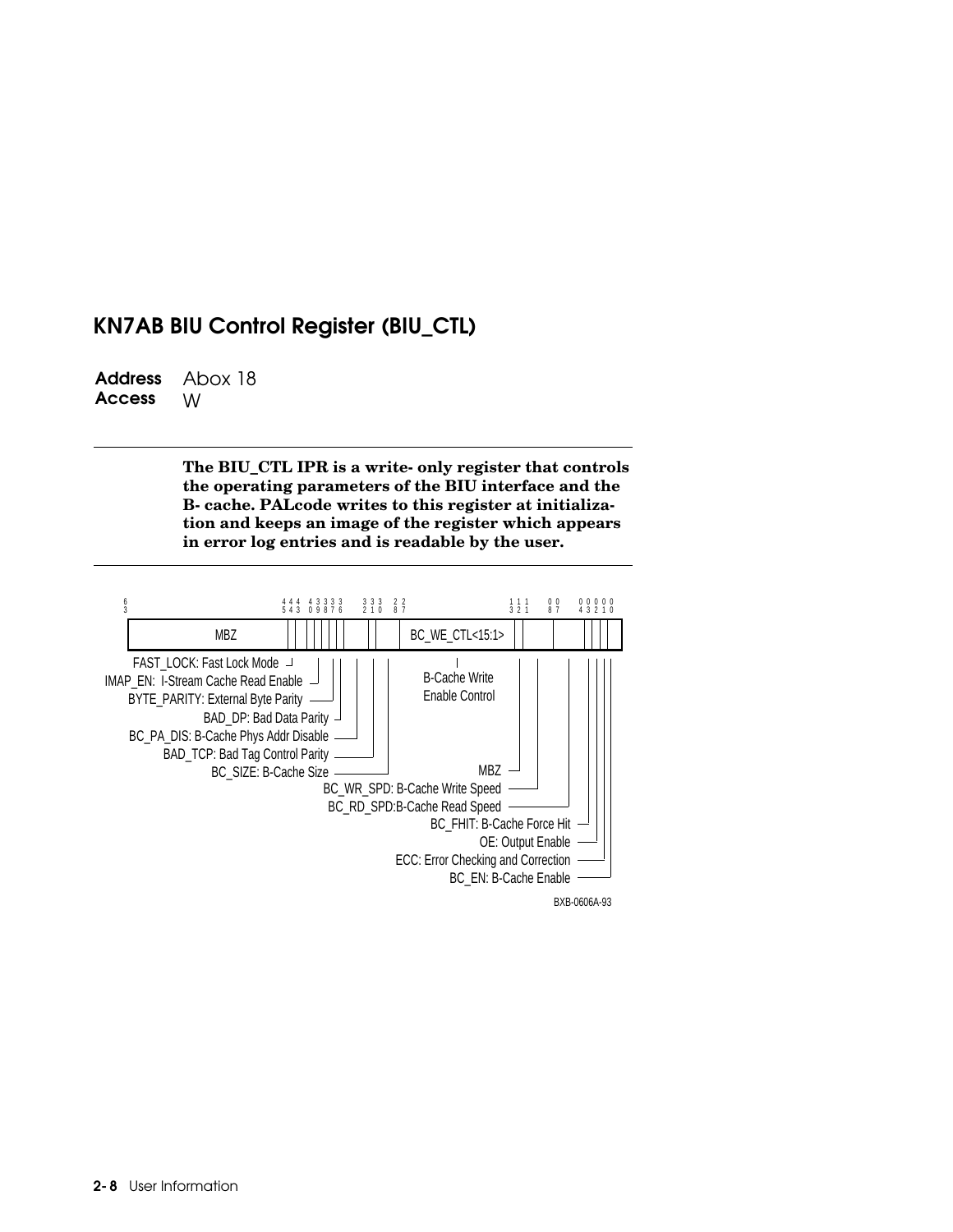| Name               | Bit(s) | <b>Type</b> | <b>Function</b>                                                                                                                                                                                               |
|--------------------|--------|-------------|---------------------------------------------------------------------------------------------------------------------------------------------------------------------------------------------------------------|
| <b>FAST LOCK</b>   | <44>   | W, 0        | Fast Lock Mode. When set,<br>FAST_LOCK mode operation is se-<br>lected. This mode can only be used<br>when BIU CTL<2> is also set, indi-<br>cating that OE- mode B- cache RAMS<br>are used. Cleared by reset. |
| <b>IMAP EN</b>     | <39>   | W, 0        | <b>I. Stream Cache Read Enable. Set</b><br>to allow dMapWe_h<1:0> to assert<br>for I- stream backup cache reads.<br>Cleared by reset.                                                                         |
| <b>BYTE PARITY</b> | <37    | W, 0        | <b>External Byte Parity.</b> If set when<br>BIU CTL <ecc> is clear, external<br/>byte parity is selected. When<br/>BIU_CTL<ecc> is set, this bit is ig-<br/>nored. Cleared by reset.</ecc></ecc>              |

#### Table 2-4 KN7AB BIU\_CTL IPR Bit Definitions, Revised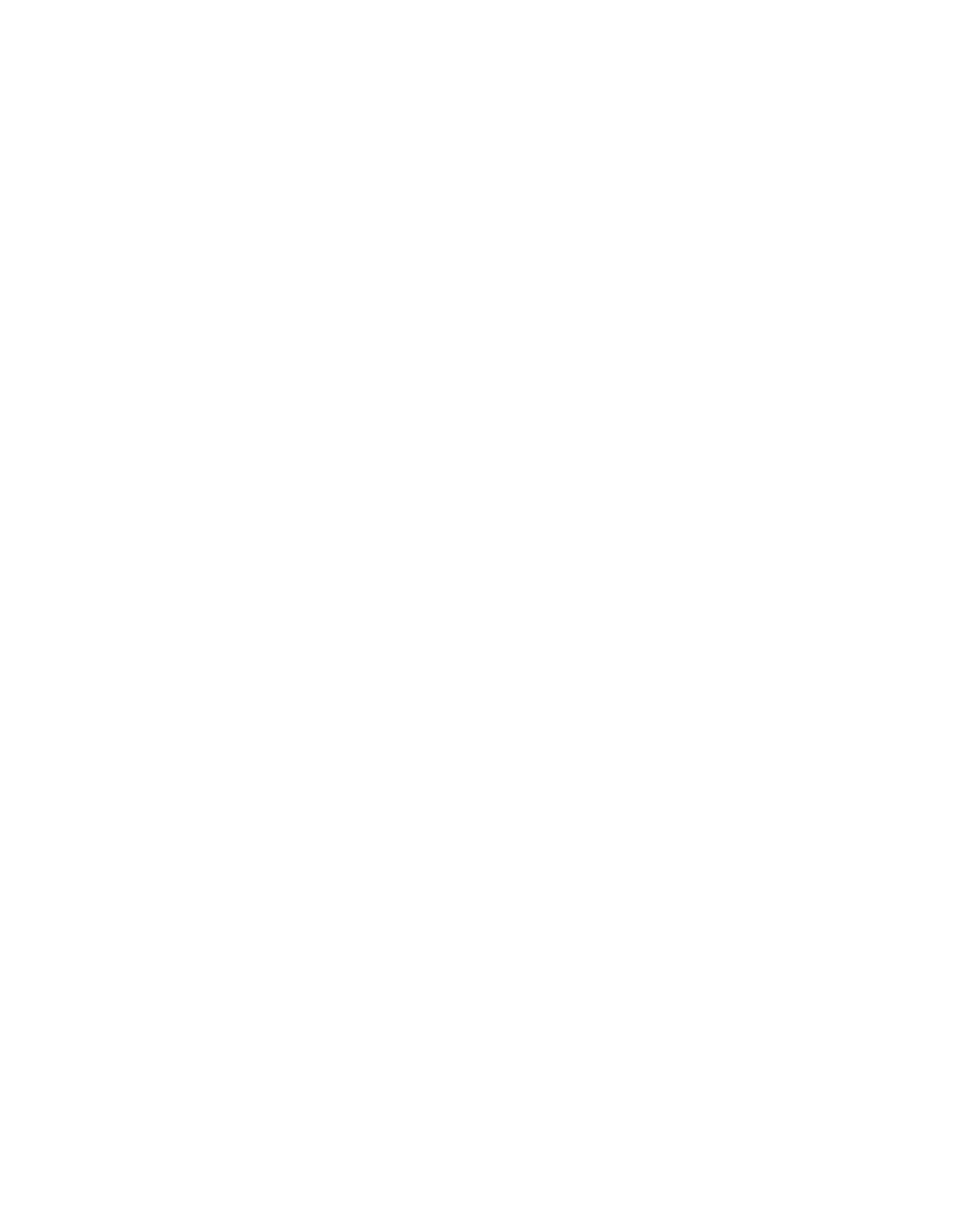# Section 3

# Service Information

Information covered includes:

- KFMSB Adapter
- MS7AA-FA Memory Module
- Power Requirements for Options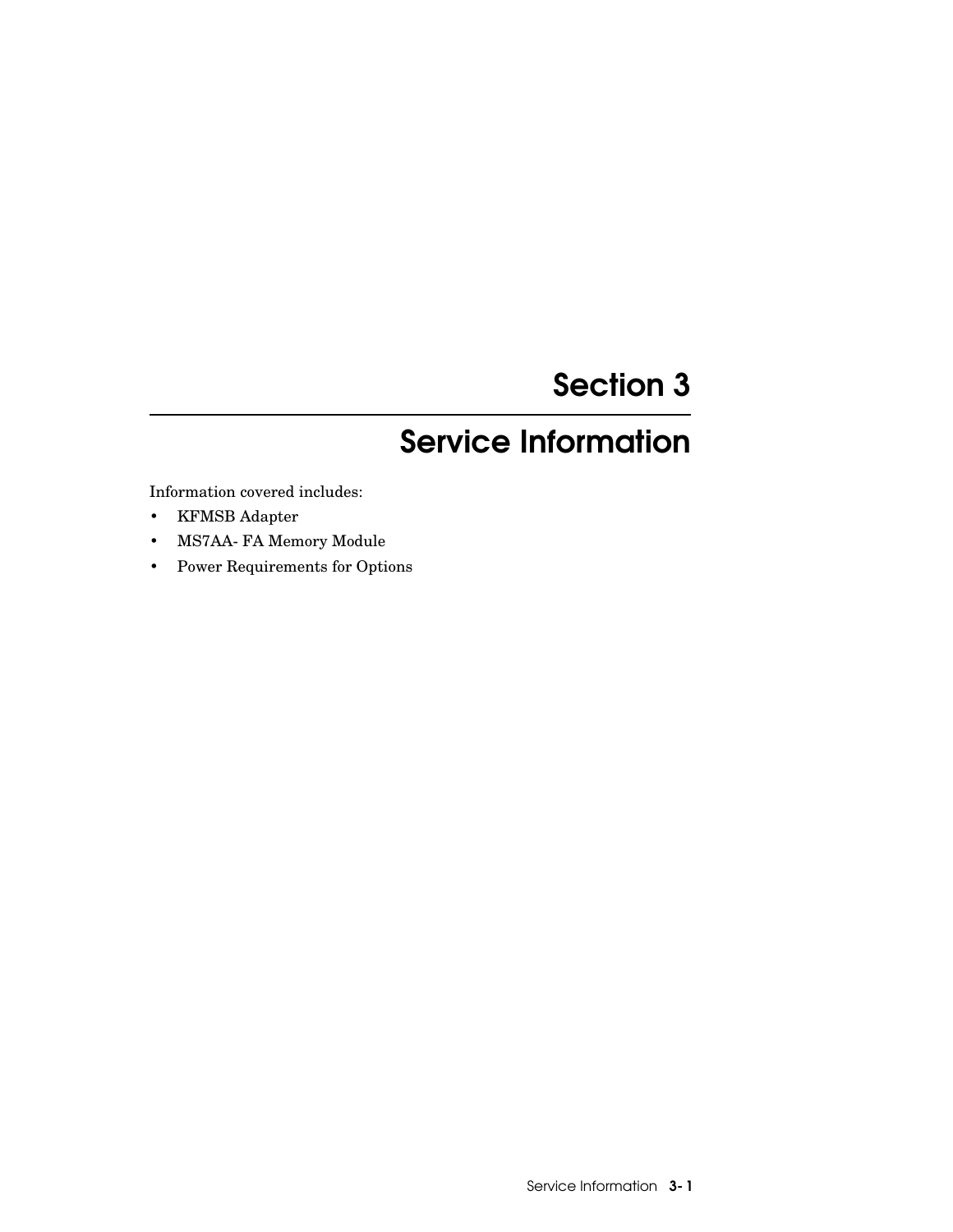### 3.1 KFMSB Adapter

**DEC 7000/10000 systems now support the KFMSB adapter, which provides the XMI interface to DSSI buses. Each KFMSB supports two DSSI buses. The KFMSB has a diagnostic LED and reports status to the system self-test display.**





BXB-0686-94

.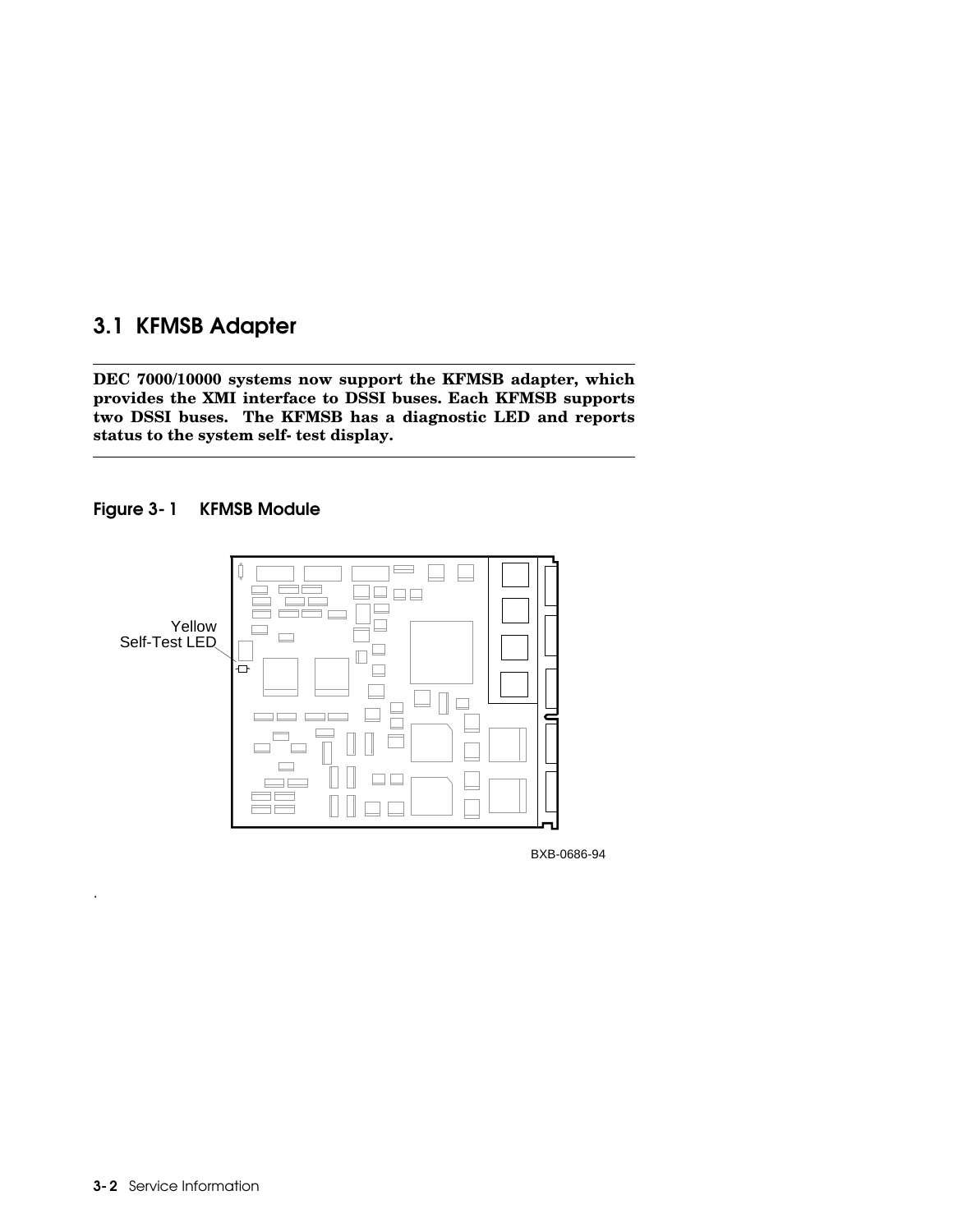With the KFMSB adapter it is now possible to upgrade a VAX 7000/10000 system with a DSSI subsystem to a DEC 7000/10000 system with a DSSI subsystem.

| <b>Option Number</b> | <b>Description</b>                                                                                                                              |
|----------------------|-------------------------------------------------------------------------------------------------------------------------------------------------|
| <b>KFMSB-AA</b>      | Includes the KFMSB XMI module that supports<br>DSSI systems in DEC 7000 and 10000 (AXP) sys-<br>tems and an installation guide (EK- KFMSB- IN). |
| <b>KFMSB-UA</b>      | The upgrade kit includes the KFMSB XMI module,<br>the installation guide, and the KFMSB cabinet kit<br>(CK-KFMSB-LB).                           |

Table 3-1 KFMSB Kit Contents

LFU now allows you to change the DSSI node number of a KFMSB adapter, using the **modify** command.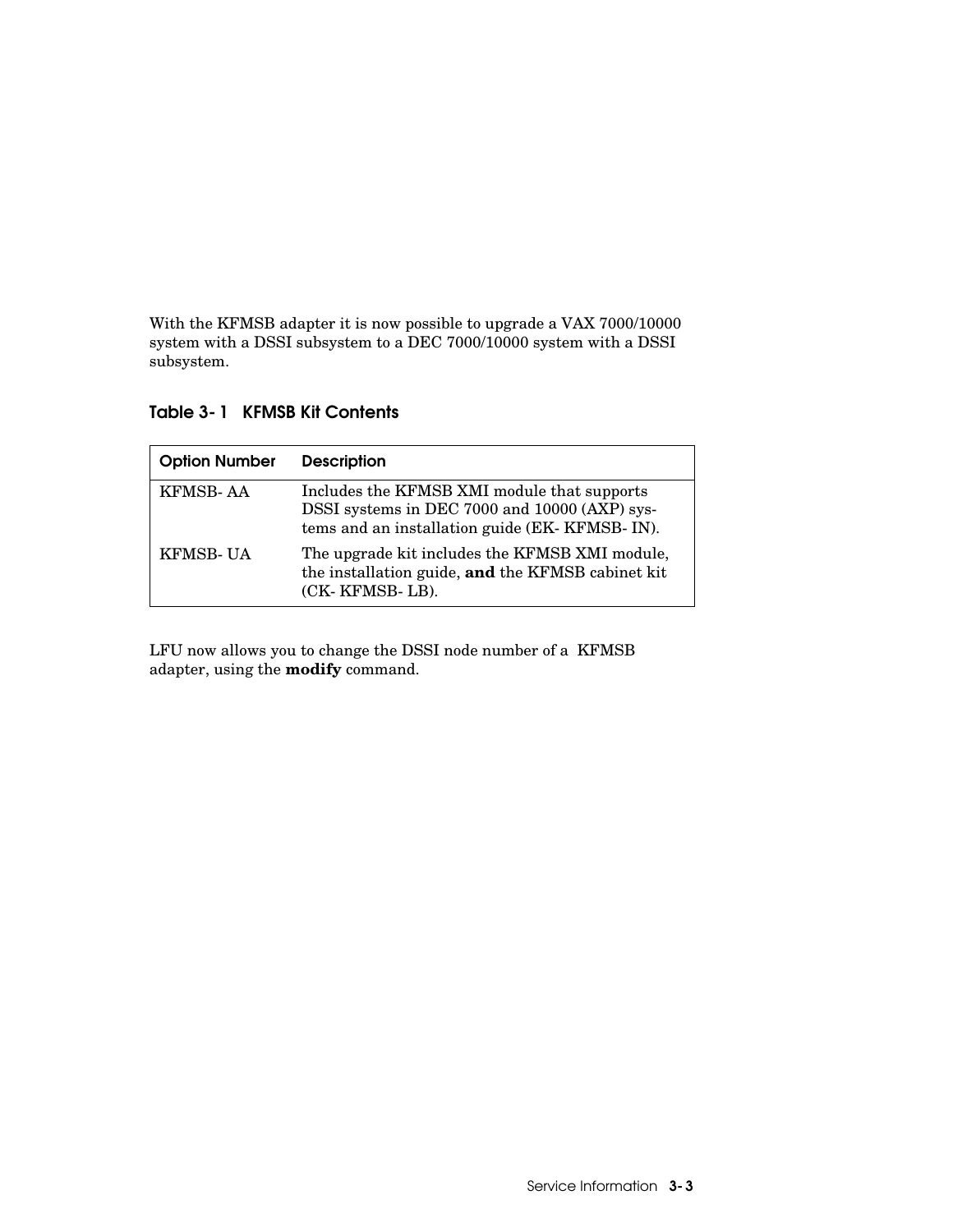### 3.2 MS7AA-FA Memory Module

**Restrictions on use of the 2-gigabyte memory module depend on the operating system.**





BXB-0687-94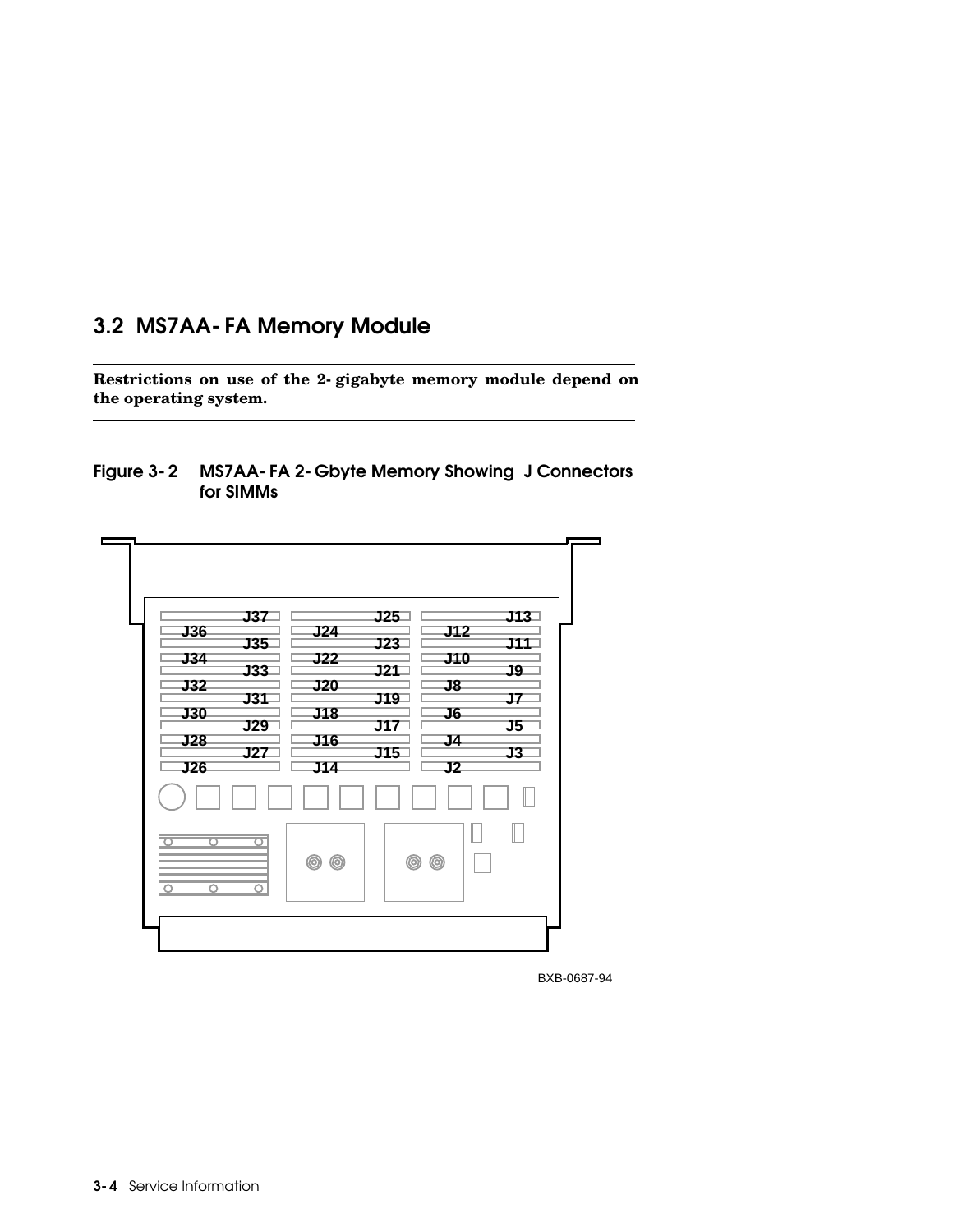The MS7AA-FA memory module is the 2- gigabyte memory module for VAX 7000/10000 and DEC 7000/10000 systems. It is populated with 36 64-Mbyte single in-line memory modules (SIMMs).

Restrictions on its use depend on the operating system.

The following versions of console firmware are required to support the MS7AA-FA module:

- For VAX 7000 systems Version 3.2 with KA7AA modules Version 1.0 with KA7AB modules
- For DEC 7000 systems Version 3.2 with KN7AA modules Version 3.3 with KN7AB modules

**For more information: Repair instructions can be found on TIMA. See:**

*MS7AA-FA Memory Module Service Guide*  **(EK-MS7AA-SV).**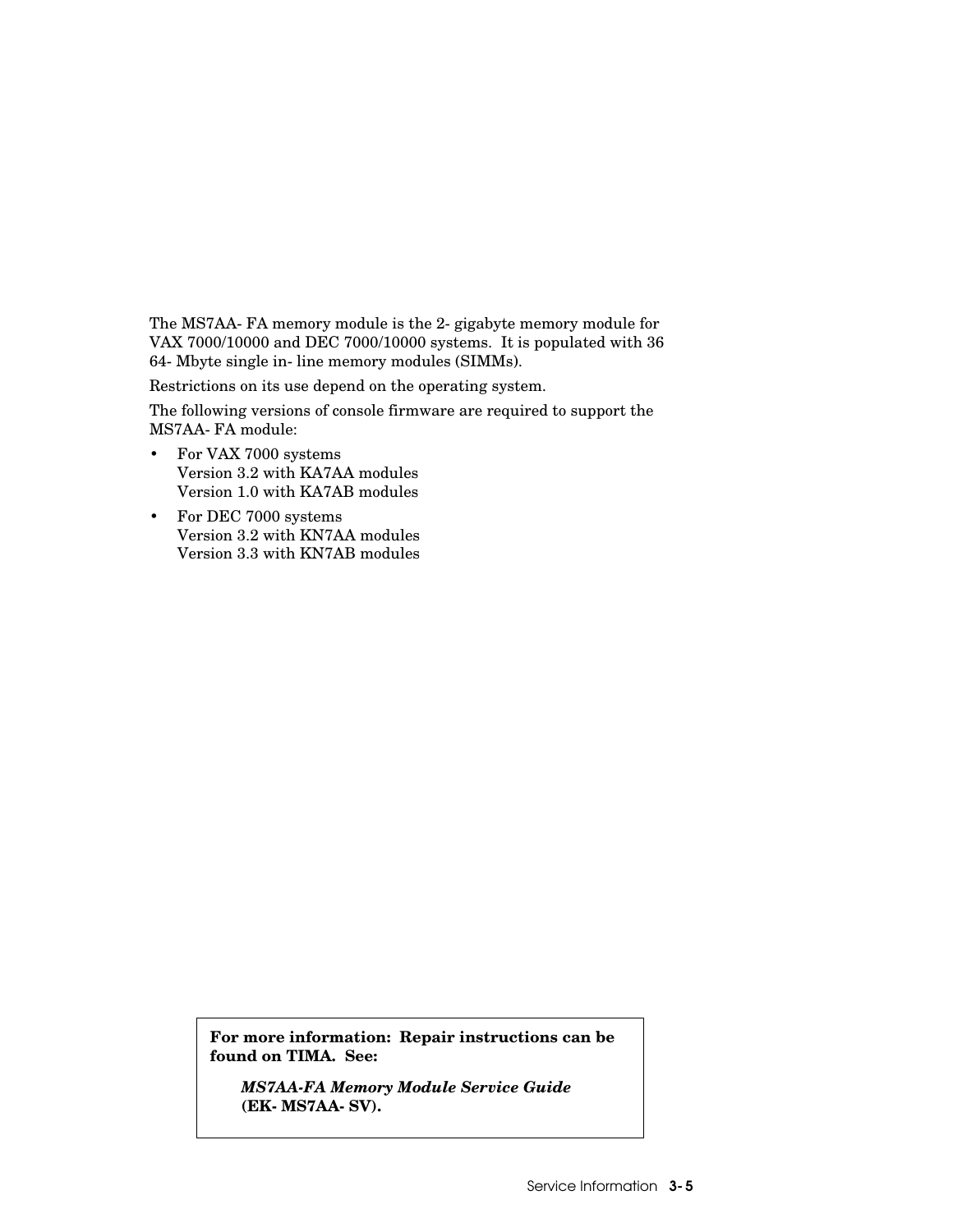### 3.3 Power Requirements for Options

**Various options have been released since the introduction of the VAX 7000/10000 and DEC 7000/10000 systems.** 

Table 3-2 lists the power requirements for each option, needed in calculating the need for a second power regulator. Power requirements are measured in equivalent power units (EPUs). This information updates the information found in Table B-1 of the *Advanced Troubleshooting* manuals.

#### Table 3-2 Power Requirements for Options

| Option                                       | <b>EPUs</b> |  |
|----------------------------------------------|-------------|--|
| DEFAA Futurebus + to FDDI adapter            | 3           |  |
| DWLVA VME adapter                            | 3           |  |
| KFMSB XMI SCSI controller                    | 3           |  |
| KZASA Futurebus+ FWD SCSI controller         | 3           |  |
| KZMSA XMI SCSI controller                    | З           |  |
| MS7AA-FA 2- Gbyte memory module              | 10          |  |
| MS7BB 16- Mbyte battery backup memory module | 10          |  |